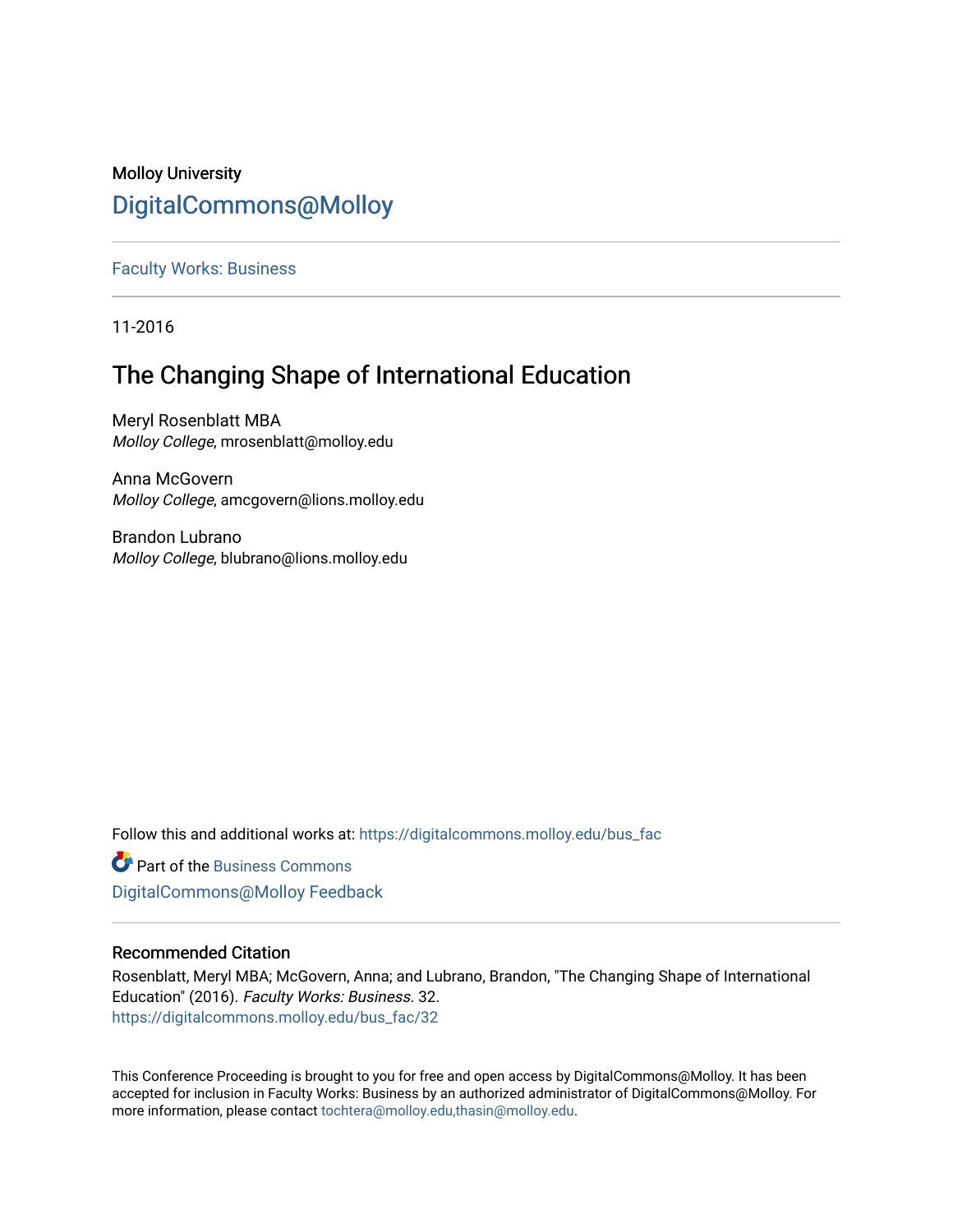# **The Changing Shape of International Education**

*Anna McGovern Brandon Lubrano Meryl Rosenblatt* Molloy College Molloy College Molloy College Rockville Centre, NY 11571 Rockville Centre, NY 11571 Rockville Centre, NY 11571 516-491-0597 516-502-8608 516-323-3089 [amcgovern@lions.molloy.edu](mailto:amcgovern@lions.molloy.edu) [blubrano@lions.molloy.edu](mailto:blubrano@lions.molloy.edu) [mrosenblatt@molloy.edu](mailto:mrosenblatt@molloy.edu)

# *ABSTRACT*

Globalization is a major force driving the demand for international higher education. Organizations are seeking potential employees who possess the ability to interact globally, and University faculty is emphasizing the importance of international experience. Still, there are both advantages and disadvantages associated with studies abroad. This objective of this research is to identify and understand the key reasons why students study abroad. Findings from this study may provide helpful direction for developing future international programs, and explore partnerships between Universities in different countries that best fits student expectation and demands. Specifically, this report answers the following questions; "What are the biggest barriers for students towards studying abroad?" "What are the advantages of international higher education?", and "How should the future international higher education programs be designed?".

In order to answer these questions, a mixed-method research approach was taken. This includes a review of existing academic literature and databases, individual indepth interviews with relevant University faculty in the U.S., Sweden and Italy, followed by survey research. This paper presents the analysis and findings for data collected in the U.S only.

The research will help add new knowledge, and provide useful direction for the design of educational curriculum that expands both the reach and efficacy of cross-cultural, transnational higher education in the U.S. At present, the biggest barriers towards students studying abroad seem to be monetary issues and having to leave friends and family. However, one of the gains for students choosing to study abroad can be a competitive advantage in the labor market. Findings from the research show that most students are valuing the practical experience just as high as the academic content of international education. Students also seem to think that the time spent on academia and practical experience, such as field trips and case studies, should be divided thereafter. This indicates that if universities want to attract more international students, the future design of international higher education should, besides having a good academic standing, take a more practical approach in order to better fit student demand. Universities should also further develop classes with strong international features to those who do not wish to study abroad in the traditional sense.

*Keywords*: *International programs, study abroad, higher education, student/faculty mobility, future trends, globalization*

### **1 INTRODUCTION**

Here information about the current state of international higher education and the underlying factors for the report, leading forward to the problem formulation and the aim of the study, will be presented. The research questions and relevant limitations will also be stated. Globalization is a very timely matter driving the demand for international higher education (Altbach & Knight, 2007), thus making internationalization of higher education a major trend (Altbach, 2015). Between the years 1997-2007 participation in study abroad programs has increased by 150% (McKenzie, Lopez & Bowe, 2010). A major reason for this is that the demand for students who have obtained an international education has risen among employers. Employers are demanding the ability to interact globally and this is particularly important for business students. According to Altbach (2002), cited in McKenzie, Lopez & Bowe (2010, p59) "the globalization of business school curriculums is not an option, but a necessity in order to achieve the goal of international sensitivity and awareness among graduates." Study abroad programs also provide students the possibility to apply what they have learned in the classroom to real-world scenarios and to gain a deeper understanding of different cultures. Exposure to and awareness of different cultures are clearly competitive advantages and are crucial for the success of future of students (McKenzie, Lopez & Bowe, 2010. Currently, most study abroad programs are offered through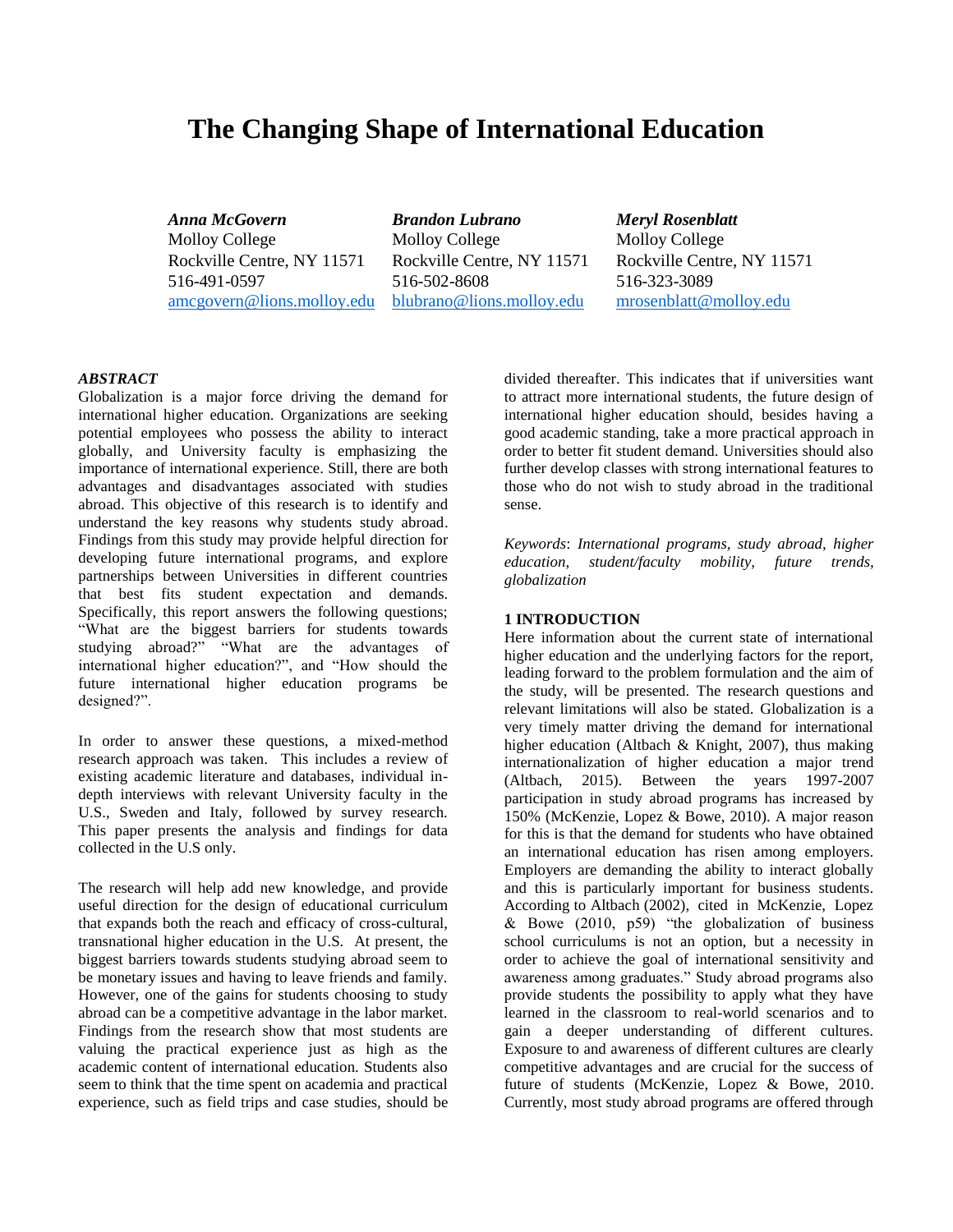institutions at large research universities (McKenzie, Lopez & Bowe, 2010). Small universities also contribute to international education, but since they do not experience the same economies of scale, their associated costs can be much higher than those of larger universities. This has led to many smaller universities purchasing pre-packaged programs or taking after already existing programs in order to provide their students with the opportunity to study abroad. According to Juban et al., 2006 (cited in McKenzie, Lopez & Bower, 2010, p60) this approach has amounted to, "lack of control regarding program design, loss of student credit hours and tuition revenue for the institution, and lack of faculty development".

When it comes to studying abroad, the attractiveness of the destination to students is highly important. "According to Open Doors (2008), cited in (McKenzie, Lopez & Bowe 2010, p61), Europe is the number one destination, with France, Spain, Italy and the UK occupying the top four spots, with all European destinations accounting for 57% of all U.S. students abroad." However, this does not necessarily mean that Europe is the most suitable destination for all study abroad programs. Study abroad programs should not be seen as vacations and the destination should have a connection to the origin of the educational purposes. The connection can be cultural, personal interests and contacts, institutional interest or contacts or economic linkage. The more connected the experience is to the educational objectives, the more the students will prosper. It is also important for a study abroad destination to have good logistical solutions (McKenzie, Lopez & Bowe, 2010).

In Europe, to ease the mobility for students among participating countries, there is an initiative called the Bologna initiative (The Bologna Declaration of 19 June 1999, 1999). There is also a European Union program called Erasmus+ that gives students the opportunity to study abroad in participating countries for a period of three to twelve months (Studera.nu, 2015), without having to pay any tuition fee (Studera.nu, 2014). All students within the EU, EES or Switzerland have the opportunity to study in Sweden without having to pay tuition fee (Sveriges riksdag, 2013). Students from other countries are required to pay tuition fee. Fees tend to vary among other European universities and countries (Studyineurope.eu, 2016).

In contrast to the programs offered by the EU through Erasmus, the United States offers individual programs for schools throughout the country. With the exception of military academies, the United States federal government does not directly fund higher education. The US has the most expensive higher education program in the world, often leaving students thousands of dollars (\$USD) in debt upon graduation (Wingfield, 2008). The United States does not have an exchange program such as Erasmus; however, there are still countless opportunities for American students to study abroad. For those students wishing to

study internationally, many colleges and universities across the US have established partnerships with specific universities around the world. These semester abroad experiences are often funded through the tuition that the student would typically pay at his or her home school, making studying abroad as costly as attending school in the US. There are, however, private companies that offer grants and scholarships that range from being merit-based to student specific scholarships based on qualities such as race, gender, religion, or financial situation.

The overall price of international education as a student from the United States often factors into the ultimate decision of whether or not to go abroad and more often than not is seen as a great setback. In a more globalized world, many employees are demanding workers with international education experience.. What can be done in order to increase student mobility? Do the international education opportunities on the market today offer what students are demanding? Is there a way for universities that charge tuition fees to cooperate with universities who do not charge tuition fees in order to provide the best international higher education experience for their students? What should the future of international higher education look like in order to attain more students to match the demand for international education on the globalized market and bring benefits to individuals and society as a whole? To shed light on the different reasons for studying abroad, bring forward suggestions for future design of international programs and partnerships between universities in different countries to better-fit student demands.

# **2 RESEARCH QUESTIONS**

In a more globalized world, many employees are demanding workers with international education experience. What can be done in order to increase student mobility? Do the international education opportunities on the market today offer what students are demanding? Is there a way for universities that charge tuition fees to cooperate with universities who do not charge tuition fees in order to provide the best international higher education experience for their students? What should the future of international higher education look like in order to attain more students to match the demand for international education on the globalized market and bring benefits to individuals and society as a whole?

The research for this project was conducted using a mixedmethod approach. The specific questions we seek to answer are:

- What are the biggest barriers for students towards studying abroad?
- What are the advantages of international higher education?
- How should future international higher education programs be designed?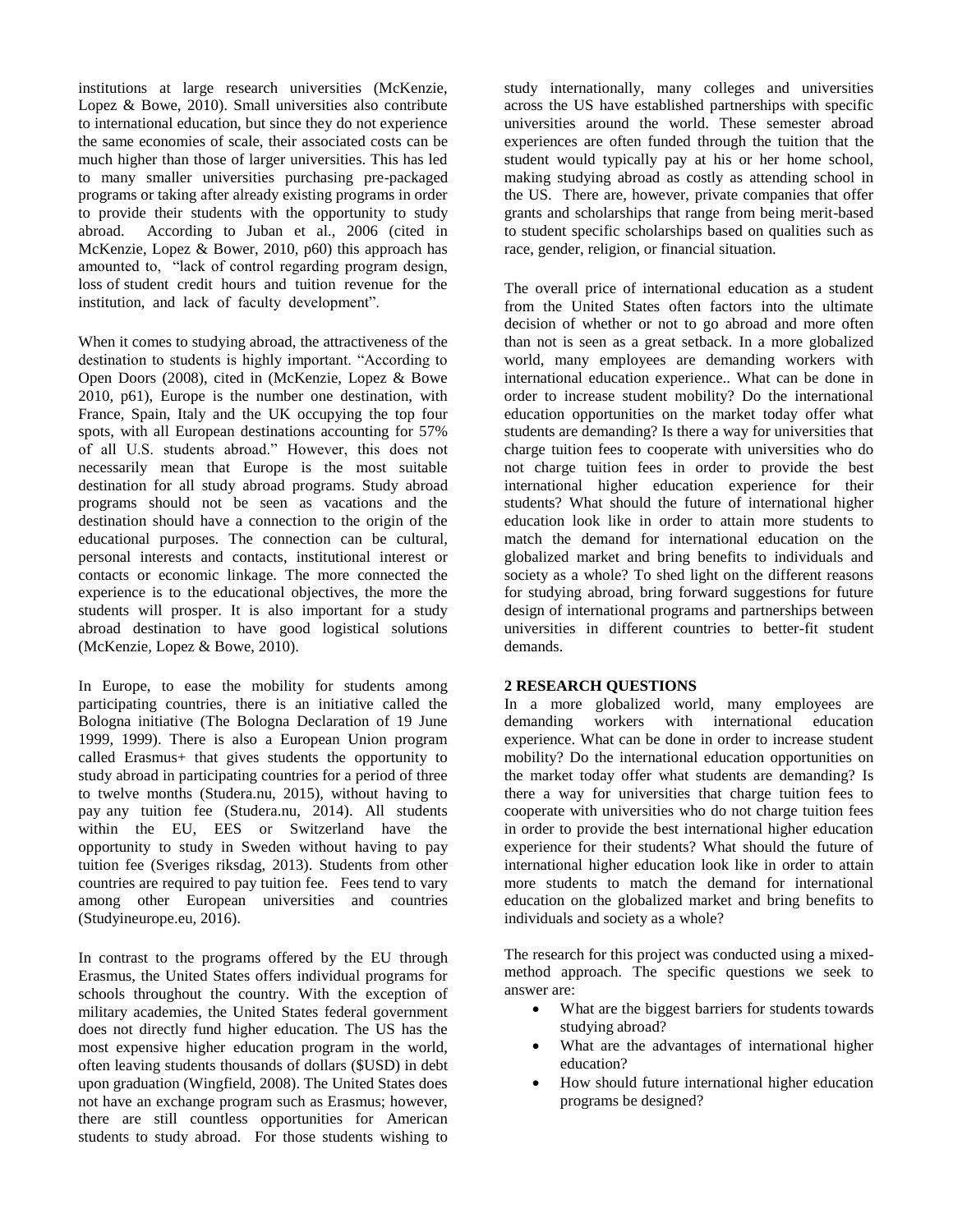# **3 RESEARCH METHODS**

Combining a quantitative strategy in the form of surveys and a qualitative strategy in form of in-person interviews with faculty, respectively conducted in, Italy, Sweden, and the United States. The research is of a deductive approach in that it mainly focuses on empirical studies and makes use of existing theories in order to analyze the findings and lay out new theories regarding what the future of international higher education will look like and how international programs should be designed.

The secondary data was gathered from different articles and websites and put together in the theoretical framework. The purpose of this information is mainly to shed light on the current situation, possibilities, and trends regarding international education today. To some degree the information also worked as a base for reflection when conducting the analysis. However, most of the work has been put into gathering primary and up to date data, by constructing a survey and interviewing relevant faculty, in order to estimate what may be a suitable direction for constructing the future of international education.

The research results presented in this paper reflect data collected in the U.S. only.

# **4 FINDINGS**

The analysis consists of three sections under which one research question each will be discussed and reflected upon in relation to the primary and secondary data. Starting with the "Biggest Barriers for Students Towards Studying Abroad", thereafter the "Advantages of International Higher Education", and ending with the topic concerning "the Future of International Higher Education."

# **4.1 Biggest Barriers**

The biggest barrier toward studying abroad seems to be that students view it as being too expensive. This was derived from the survey results and in part corroborated by the fact that the majority of the survey respondents stated that they would only "maybe" consider studying in a country where a tuition fee is charged. Tuition fees have always been charged in the U.S., which is why it came as no surprise that the majority of respondents from the U.S. stated that they would consider it. The interview conducted with faculty from Molloy corroborates with the survey answers: Many students from Molloy seeking to study abroad find the experience too expensive. The majority of respondents who previously had participated in international studies also stated that their biggest disadvantage with their abroad studies were expenses.

#### **4.2 A Clear Advantage**

A clear advantage for individuals who obtain an international education is in the labor market, where the demand among employers for workers who have obtained experience abroad has risen substantially. This theory is strengthened by the example in the United States, were 97% of students who had studied abroad found a job within twelve months after graduation, in difference to

49% of those who did not study abroad. The survey results also showed that one major reason for students to participate in international education is that they consider it to be a good merit to put in their CV. However, according to Altbach (2015) the quality that employers are particularly looking for is the ability to be able to interact globally. Companies are looking to hire people that are tolerant, curious and confident problem solvers, which according to Erasmus Impact, are abilities often acquired when studying abroad. Klooster (2014) also explains that students who study abroad acquire management skills by improving their cross-cultural competencies, making them more independent, flexible and self-aware. All of this supplements the claim that the competitive advantage students obtain from abroad studies is not just the merit in the CV itself, but the experience and qualities they have obtained from their studies overseas. Therefore, it should be important for students to know how to best make use of what they have learned from their international studies and to present their new abilities to employers in an attractive way.

### **4.3 Future Outlook**

There are a number of outlooks on the future of international education. With the increase in technologies that are available to universities, there are more options created for all types of students who may or may not wish to study abroad in another country. In the surveys, there was an overall consensus among all three countries that both the practical and academic experiences of studying abroad are of equal importance. In order to experience both of these components of international education, one must allow them to be fully immersed in the culture of the country where they are studying. For those who do not wish to study abroad in a different country, yet wish to receive some form of international education. there are methods such as online courses and distances courses that allow students to collaborate with international students without having to leave their home institution. This could perhaps start to become a trend in international education as the Internet makes it easier for people to interact across the globe. In the survey, a moderately strong interest in online international courses was found among all three countries, with Italy showing a slightly higher interest than Sweden and the US. These courses could perhaps provide options for students who cannot afford to go abroad or who do not wish to leave their family and friends behind for a long period of time.

### **5 CONCLUSIONS**

The biggest barriers towards students studying abroad today are the costs associated with the experience, as well as skepticism over leaving behind friends and family and finding accommodations abroad. However, these obstacles can be overcome, and for those who do choose to study abroad there is a lot to gain. These benefits include a greater understanding of different cultures, a competitive advantage in the labor market, a fun experience, and an increase in the student's language and communication